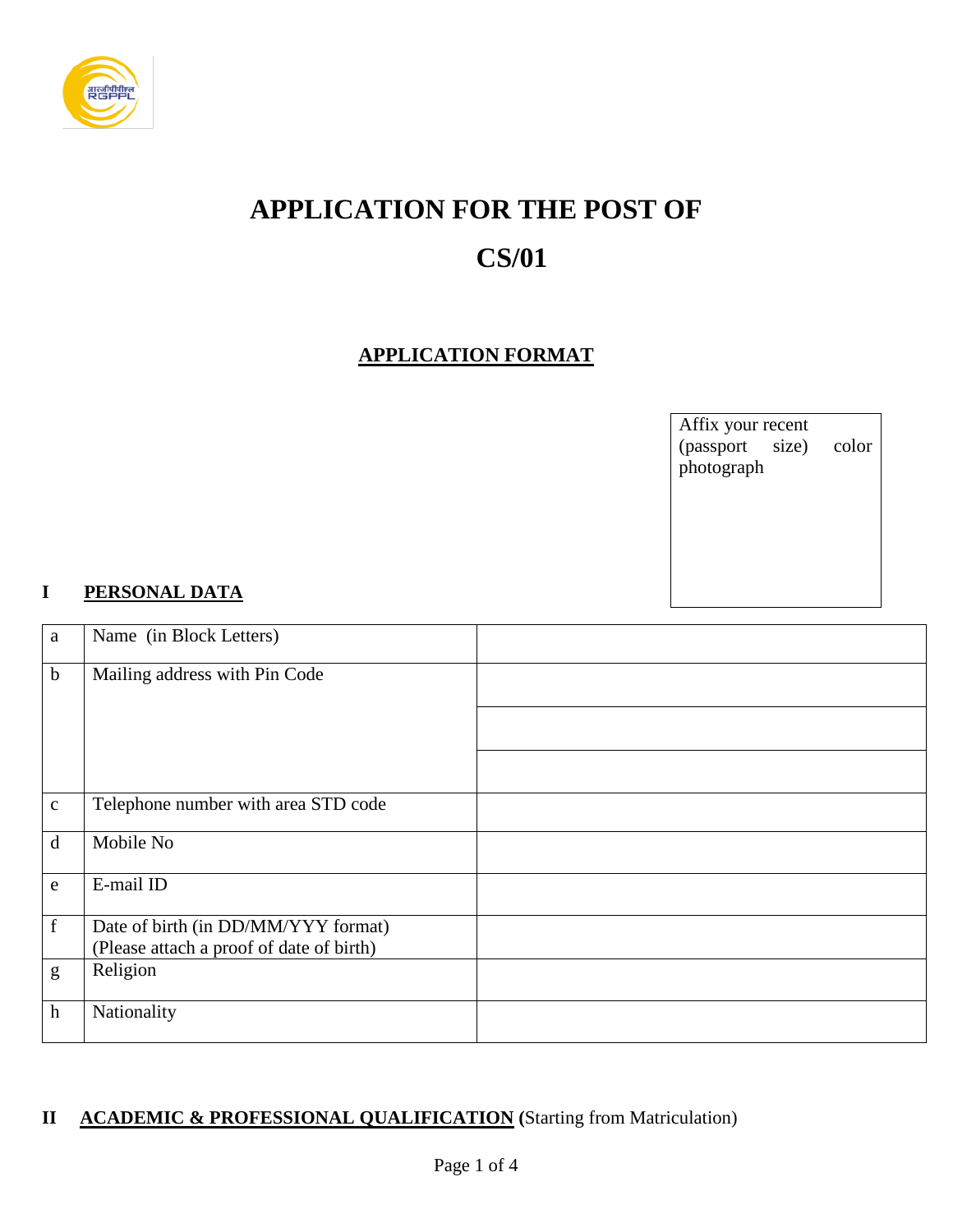

| S1 | Qualification | Subjects/      | Duration |         | Date, Month | College/   | %of           | Remarks, if  |
|----|---------------|----------------|----------|---------|-------------|------------|---------------|--------------|
| No |               | Specialization |          |         | & Year of   | Institute/ | marks/        | any          |
|    |               |                |          |         | Passing     | Universi   | Division/     | [please      |
|    |               |                | From     | To      | [dd/mm/yy   | ty         | Grade         | specify      |
|    |               |                | [dd/mm   | [dd/mm  | format]     |            | Etc (copies   | whether Full |
|    |               |                | $/yy$ ]  | $/yy$ ] |             |            | of<br>Mark    | time/        |
|    |               |                |          |         |             |            | sheet<br>$\&$ | Part time/   |
|    |               |                |          |         |             |            | Certificate   | Corresponde  |
|    |               |                |          |         |             |            | be<br>to      | nce]         |
|    |               |                |          |         |             |            | attached)     |              |
|    |               |                |          |         |             |            |               |              |
|    |               |                |          |         |             |            |               |              |
|    |               |                |          |         |             |            |               |              |
|    |               |                |          |         |             |            |               |              |
|    |               |                |          |         |             |            |               |              |
|    |               |                |          |         |             |            |               |              |
|    |               |                |          |         |             |            |               |              |
|    |               |                |          |         |             |            |               |              |
|    |               |                |          |         |             |            |               |              |
|    |               |                |          |         |             |            |               |              |
|    |               |                |          |         |             |            |               |              |
|    |               |                |          |         |             |            |               |              |
|    |               |                |          |         |             |            |               |              |
|    |               |                |          |         |             |            |               |              |
|    |               |                |          |         |             |            |               |              |
|    |               |                |          |         |             |            |               |              |
|    |               |                |          |         |             |            |               |              |
|    |               |                |          |         |             |            |               |              |

### **III OTHER DETAILS**

| a            | Details of research work, publications etc.              |  |
|--------------|----------------------------------------------------------|--|
| $\mathbf b$  | Details of Scholarships/ Awards/ Honors/ University Rank |  |
| $\mathbf{C}$ | Details of extra curricular activities                   |  |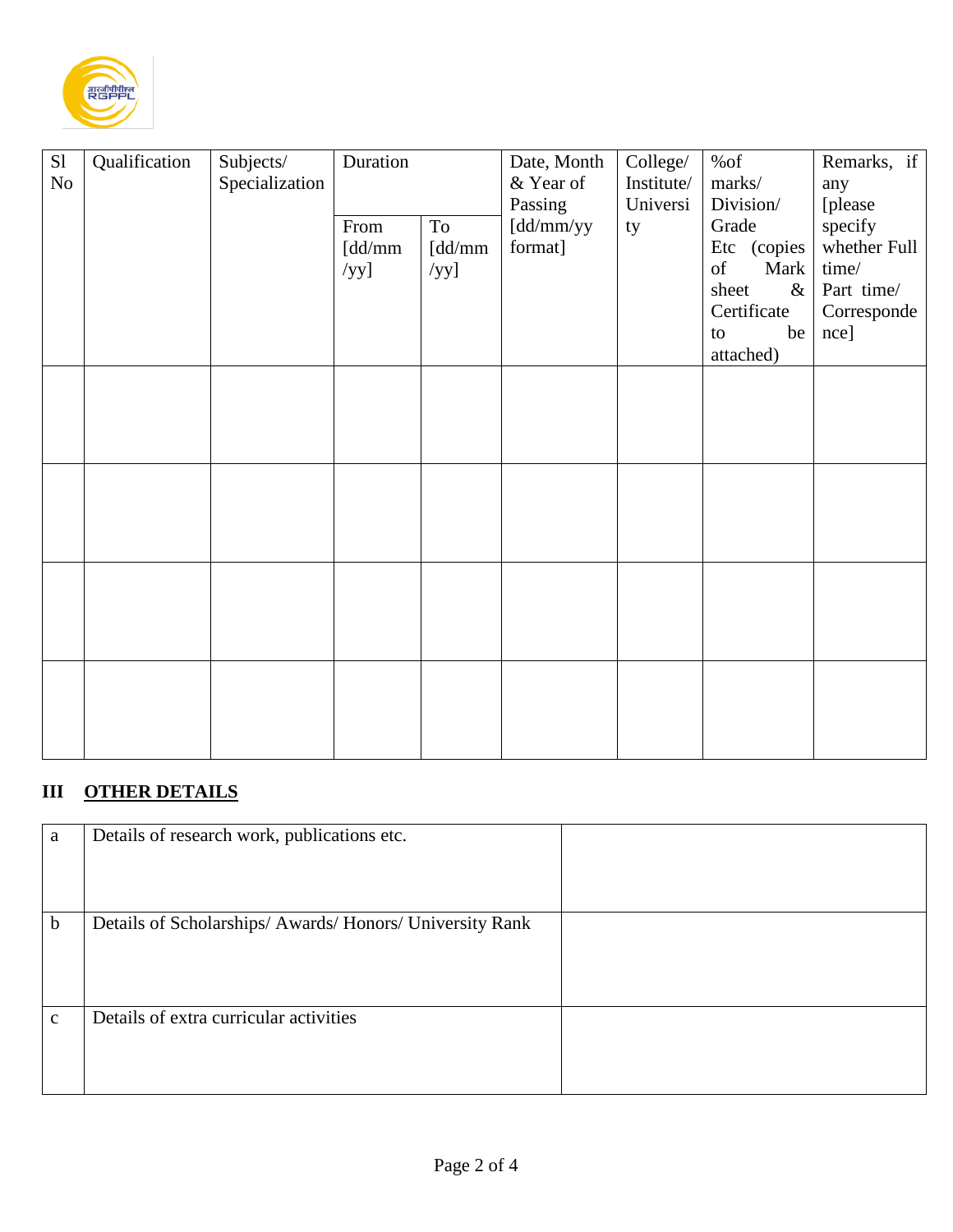

#### **IV WORK EXPERIENCE**

| <b>Experience details (Backwards from present position)</b> |                      |                              |                                    |                                                         |                                   |                                                                              |                                                                 |
|-------------------------------------------------------------|----------------------|------------------------------|------------------------------------|---------------------------------------------------------|-----------------------------------|------------------------------------------------------------------------------|-----------------------------------------------------------------|
| S1<br>No                                                    | Period of Employment |                              |                                    | Name of the<br>Organization with<br>full address of the | Position/<br>Post/<br>Designation | Pay scale<br>with basic<br>Pay (in case                                      | Nature of Experience/<br>Job profile/ Specific<br>Areas Handled |
|                                                             | From<br>[dd/mm/yy]   | T <sub>o</sub><br>[dd/mm/yy] | No of<br>Years,<br>Month<br>& Days | place of posting &<br>Phone No                          | held                              | Of Govt./<br>Public<br>Sector)/<br>Gross pay in<br>case of<br>Private Sector |                                                                 |
|                                                             |                      |                              |                                    |                                                         |                                   |                                                                              |                                                                 |
|                                                             |                      |                              |                                    |                                                         |                                   |                                                                              |                                                                 |
|                                                             |                      |                              |                                    |                                                         |                                   |                                                                              |                                                                 |
|                                                             |                      |                              |                                    |                                                         |                                   |                                                                              |                                                                 |
|                                                             |                      |                              |                                    |                                                         |                                   |                                                                              |                                                                 |
|                                                             |                      |                              |                                    |                                                         |                                   |                                                                              |                                                                 |

Note:

- 1. Please mention details of all positions held & Job Profile/Work handled in an organization separately
- 2. Please attach documents supporting your experience & salary as mentioned in section IV
- 3. Please indicate period of training/ apprenticeship etc. separately
- 4. Please attach additional sheets, if required